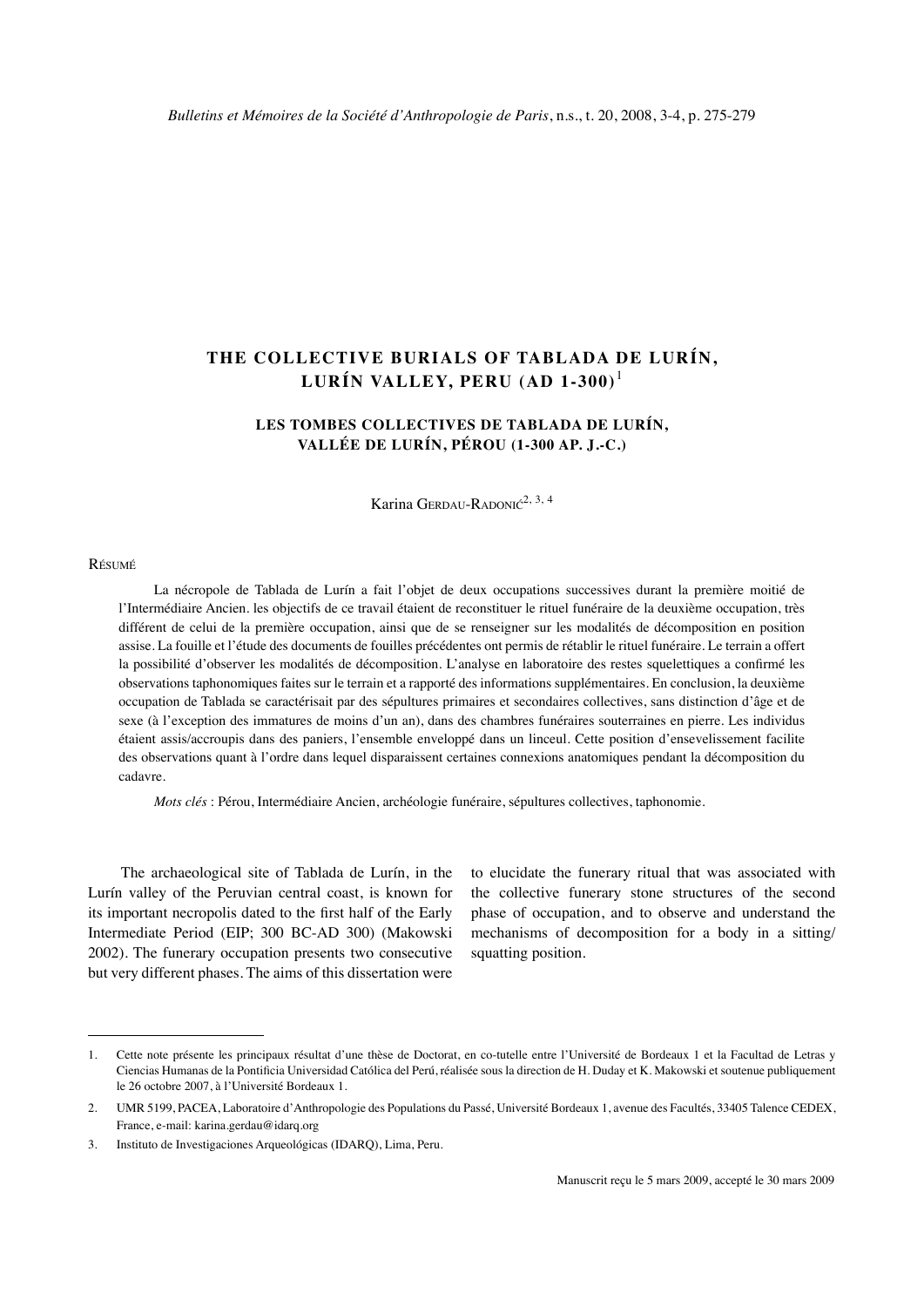Research included both fieldwork and laboratory analyses of the human remains. First, a funerary stone structure (EF 4, sector NE-B) was excavated, following the recommendations of the French school of "*archéothanatologie*" (Duday 2005). Taphonomical and anatomical observations of the remains *in situ* were made. An osteological study of the human remains found within structure EF 4 and within those excavated during previous field seasons (EF 1, EF 2, EF 3, EF 6) was also carried out. The funerary architecture was also studied. Finally, field data recorded by the team led by Dr K. Makowski (1990-1997) of the Pontificia Universidad Católica del Perú provided complimentary details.

#### Funerary architecture

The funerary structures were semi-subterranean, not readily visible from the surface. The bottom half of an excavated pit had been arranged as a funerary chamber. The walls had been covered with large slabs, held together with clay-based mortar. Large slabs and mortar had also been used to roof the structures. An earthen ramp had been built into the eastern side of the pit, leading down from the surface to the chamber. Each structure had an entrance on the east side (*fig. 1*). The burial chambers could measure from 1 to 3.5 *sq*. Their internal height was approximately 1 m.



*Fig. 1—Access to funerary structure EF 4, southern cross-section. Fig. 1 - Fosse d'accès à la structure funéraire EF 4, coupe sud.*

### Funerary ritual

First, a funerary bundle ("*fardo funerario"*) was prepared. The deceased was placed in a sitting/squatting position in a vegetable-fibre basket and possibly wrapped in one single shroud. Some individuals wore jewellery, and small objects could be placed within the shroud. Larger artefacts were set beside it. Thus, the funerary bundles were small and simple. Once the bundle was ready, the deceased could be brought directly to Tablada or placed in a temporary tomb. Finally, those initially deposited elsewhere were brought to the necropolis after a certain lapse of time, where they were laid in their final resting place.

The laboratory work provided additional information as to the ritual. Bone frequencies (method: Gallay, Chaix 1984) were used to determine the presence of both primary and secondary burials within the tombs. Although all body parts are present among the remains, smaller bones, such as those of the hand and foot, represent less than half the number of individuals estimated through the count of larger bones.

Second level macroscopic osteological associations (Duday 2005) revealed how the remains of one individual could be dispersed throughout the structure. As the chambers were collective, the remains were frequently displaced in an effort to tidy the interior of the structures and make room for other funerary bundles. This constant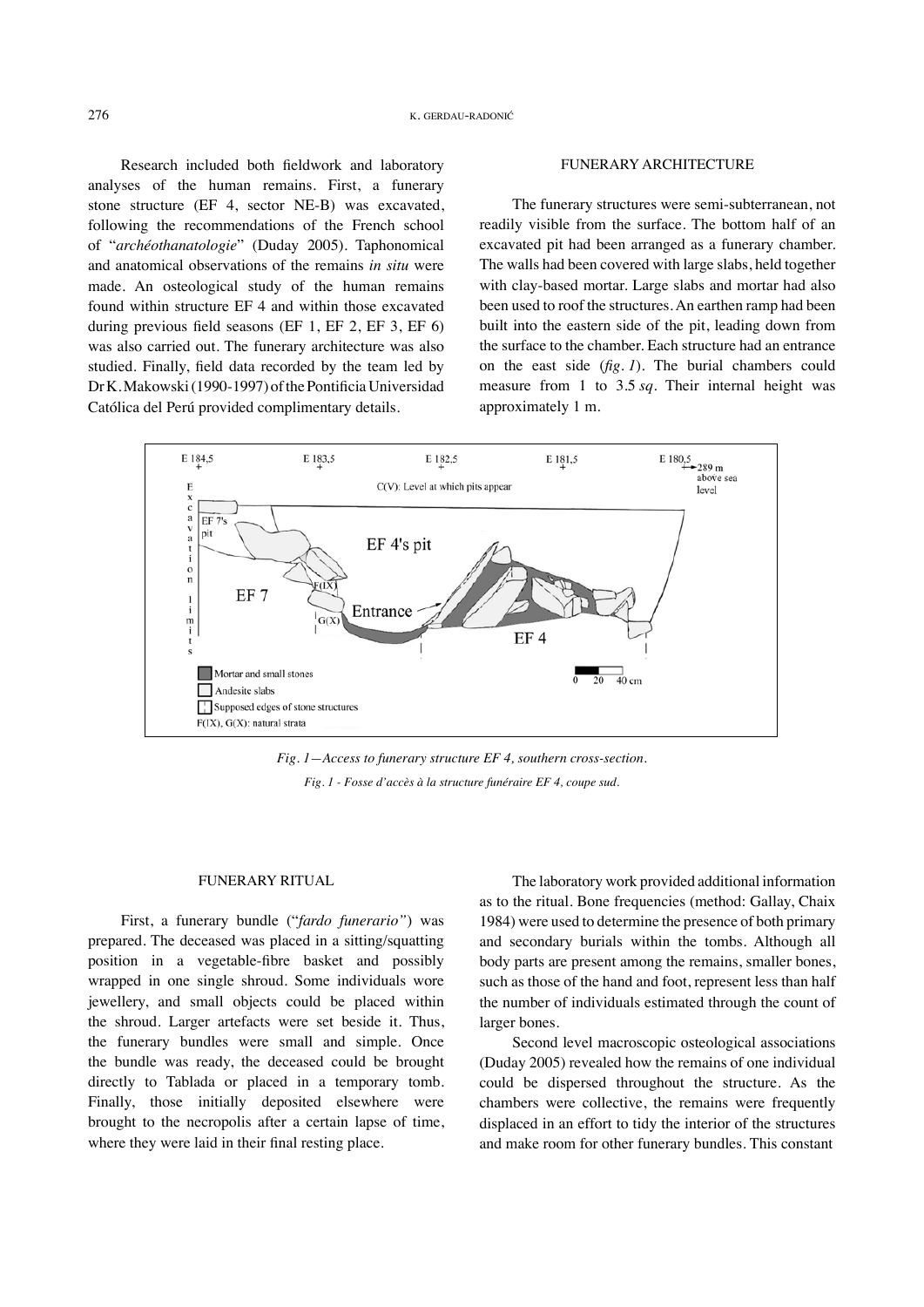motion erased almost all traces of primary burials and blurred the differences between displaced primary burials and secondary burials.

Sex identification (Bruzek 2002) showed that both men and women were buried within the structures. Nevertheless, the number of individuals whose sex could be identified was insufficient to draw any conclusions as to differential burial practices based on sex distinctions.

Age-at-death estimates (Ferembach *et al.* 1979; Murail 1996; Ubelaker 1989) showed a marked absence of juveniles under 1 year of age. Moreover, fieldwork and data collected during previous field seasons demonstrated that no one funerary pattern was reserved for children under 5 years of age during the second phase of occupation. Their burials could be single or collective, primary or secondary, within or outside the structures. However, during the first phase of occupation, children under 5 years of age were buried in the cemetery, alongside adults and elder children, although with a different mortuary ritual (Tomasto, Makowski nd). Thus, the second phase of occupation differed from the first one not only in the burial practice used but also in its demographic profile, as most children under 5 years of age appear to have been deposited elsewhere.

The remains of some individuals within EF 4 seem to have been the object of a particular kind of displacement. Individual X of EF 4 had had his left tibia and fibula removed after decomposition, with his left femur, patella and foot remaining perfectly in place, undisturbed by the removal (*fig. 2*). It is possible that the act of recovering body parts or bones from burials was linked to an ancestor worship cult, a tradition well-documented and recorded historically and archaeologically within the region. Moreover, a comparison with other burial practices, particularly Nasca and Moche, reveals that recovering selected body parts from tombs is not unusual behaviour in the central Andes (Carmichael 1995; Millaire 2004; Delabarde 2005).

Finally, the study of osteological non-metric traits revealed the presence of two post-cranial traits at unusually high frequencies within one structure (EF 4: perforated olecranon fossa and vastus notch (definitions from Finnegan (1978). A chi-square test showed that the distribution was not random. It is therefore likely that individuals within EF 4 were related.

Once the structures were closed and sealed, their access ramp was buried. Each structure received a final offering. On the surface, large slabs marked the location of the buried structures, allowing the renewal of offerings, an event that took place for EF 6 (Makowski *et al.* 1996).

Given the size of the cemetery (52 ha; Makowski *et al.* 1996), it is likely it was used by several communities. That is, more than one village would have buried their dead in the necropolis. Research and surveys conducted by Dr Makowski's team have not revealed any EIP settlements in the immediate vicinity of the cemetery (Makowski 2002). However, the ceramics study for the first phase of occupation demonstrated that communities from the region of Cieneguilla and Pachacámac (20 km from Tablada upriver) buried their dead in the necropolis (Makowski 2002). It is therefore possible that, as during the first phase, inhabitants of villages at a distance came to deposit their dead in the stone structures of Tablada.



*Fig. 2—Individual X (funerary structure EF 4). Fig. 2 - Individu X (structure funéraire EF 4).*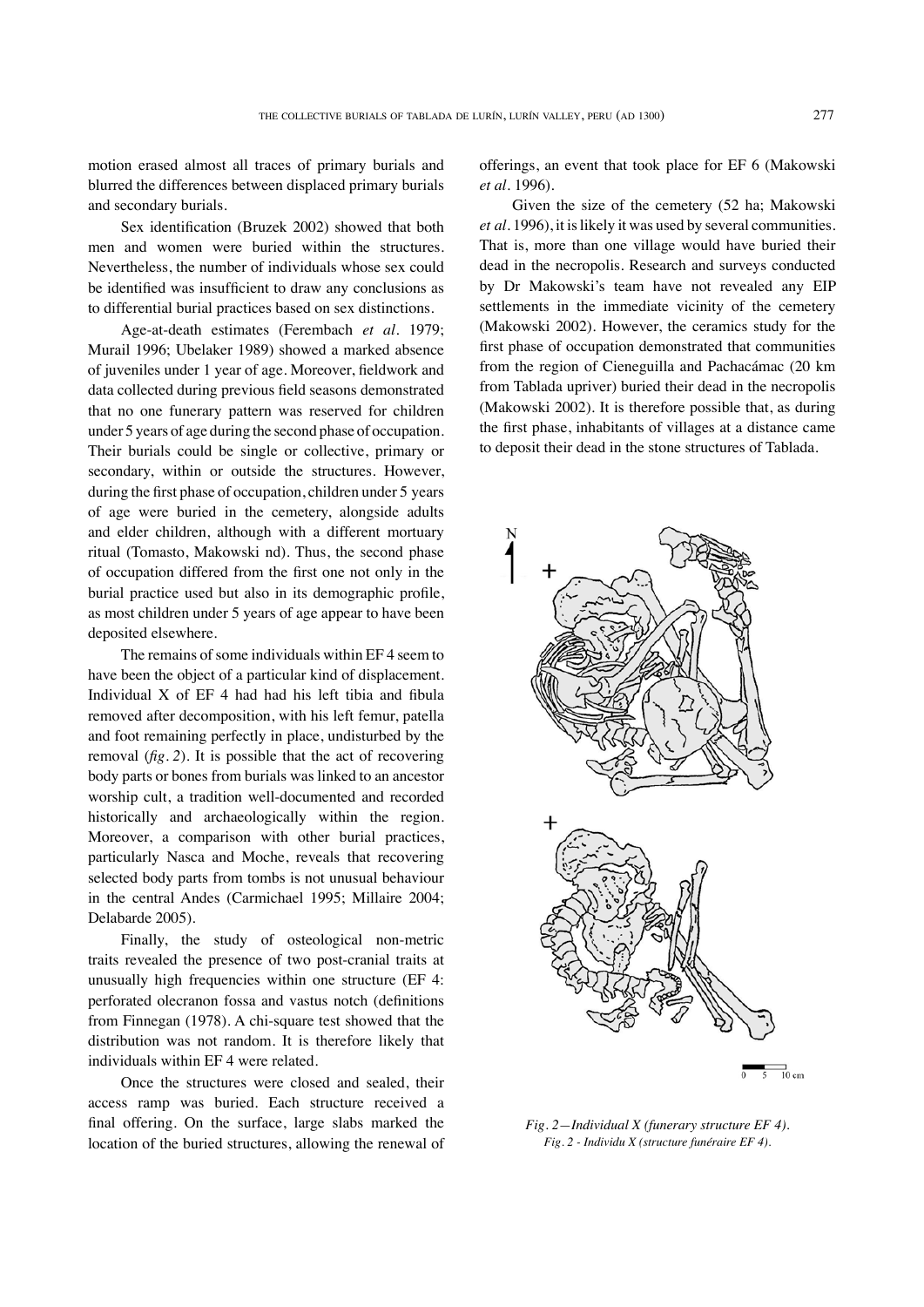The presence of both primary and secondary burials can be explained by two different hypotheses. On the one hand, a ritual calendar may have dictated a specific date or period of time for the funeral. Thus, days, weeks or even months could go by before the funeral was performed, explaining why some individuals would have been entitled to an immediate funeral in Tablada (primary deposits) and others to a delayed one (secondary). On the other hand, the distance between the settlement sites and the burial ground may have pushed the "burying" population into performing grouped funerals, so as to avoid having to cover a large distance too often.

## DECOMPOSITION IN A SITTING/SQUATTING **POSITION**

Fieldwork provided details on the displacement undergone by different body parts during decomposition of an individual interred in a sitting/squatting position, with both upper and lower limbs flexed, knees and hands placed near the face. This position causes instability of the head, thorax and limbs once the flesh and internal organs have disappeared. It is therefore natural to find the skull and mandible, most of the vertebrae, the ribs and the hand bones disarticulated within the now empty abdominal and pelvic cavities. The long bones of the limbs also find themselves in an unstable position after decomposition of soft tissue, and will fall where possible, their movement affected by the empty space available around them.

In addition, certain details are noteworthy, as the individuals at Tablada were interred as funerary bundles. The baskets upon which they sat held in place the pelvis and the feet. The bones of these two body parts suffered little or no displacement after decomposition. Moreover, on occasion, the basket, shroud and/or some other external support also held in place, at least partially, some of the vertebrae and the ribs, as well as the femoral heads within the acetabula (*fig. 2*).

Tablada also provided evidence to confirm previous observations on the decomposition of the shoulder girdle, as well as the knee and ankle joints. On some subjects, the different components of the shoulder girdle were found loosely connected despite the fall from their shoulder position to the ground. This means that the clavicle, scapula, and proximal humerus may detach themselves

from the rest of the body in unison, before complete disappearance of the different elements that join them. These same observations were noted by G. Pereira for the site of Potrero de Guadalupe (Mexico; 1996: 158-163).

At the latter site, Pereira (1996: 158-163) also observed that the bones of the feet remained articulated despite the fact that the leg bones (tibia and fibula) had fallen sideways. The author deduced that the tibio-tarsal articulation decomposed more rapidly than the knee joint. That is, the leg bones did not pull the tarsal bones with them into the fall, as the ankle joint had decomposed before the knee joint. The taphonomical observations made at Tablada support Pereira's conclusions.

## Final comments

This research stresses the importance of taphonomical and osteological observations made in the field. A certain number of details would have been lost (primary deposits, associations, sex, age-at-death, *inter alia*) had they not been carefully recorded during excavation. It is therefore important to record the three-dimensional position as well as the osteological information on each fragment recovered within a collective tomb, in order to reconstruct as completely as possible each individual and its burial.

#### **Acknowledgements**

I am especially indebted to my two advisers, Dr K. Makowski (Pontificia Universidad Católica del Perú) and M.H. Duday (DR-CNRS) for their constant support, guidance and advice. Special thanks to my two *rapporteurs*, the members of the jury, and the members of LAPP-PACEA, UMR 5199, Université Bordeaux 1 and Proyecto Arqueológico Taller de Campo "Lomas de Lurín"—Pontificia Universidad Católica del Perú. I am also very grateful to my family, in-laws and friends. This research was made possible through two grants from le ministère de l'Éducation Nationale, de l'Enseignement Supérieur et de la Recherche (France) and the kind support of Proyecto Arqueológico Taller de Campo "Lomas de Lurín"—Pontificia Universidad Católica del Perú and Cementos Lima, SA.